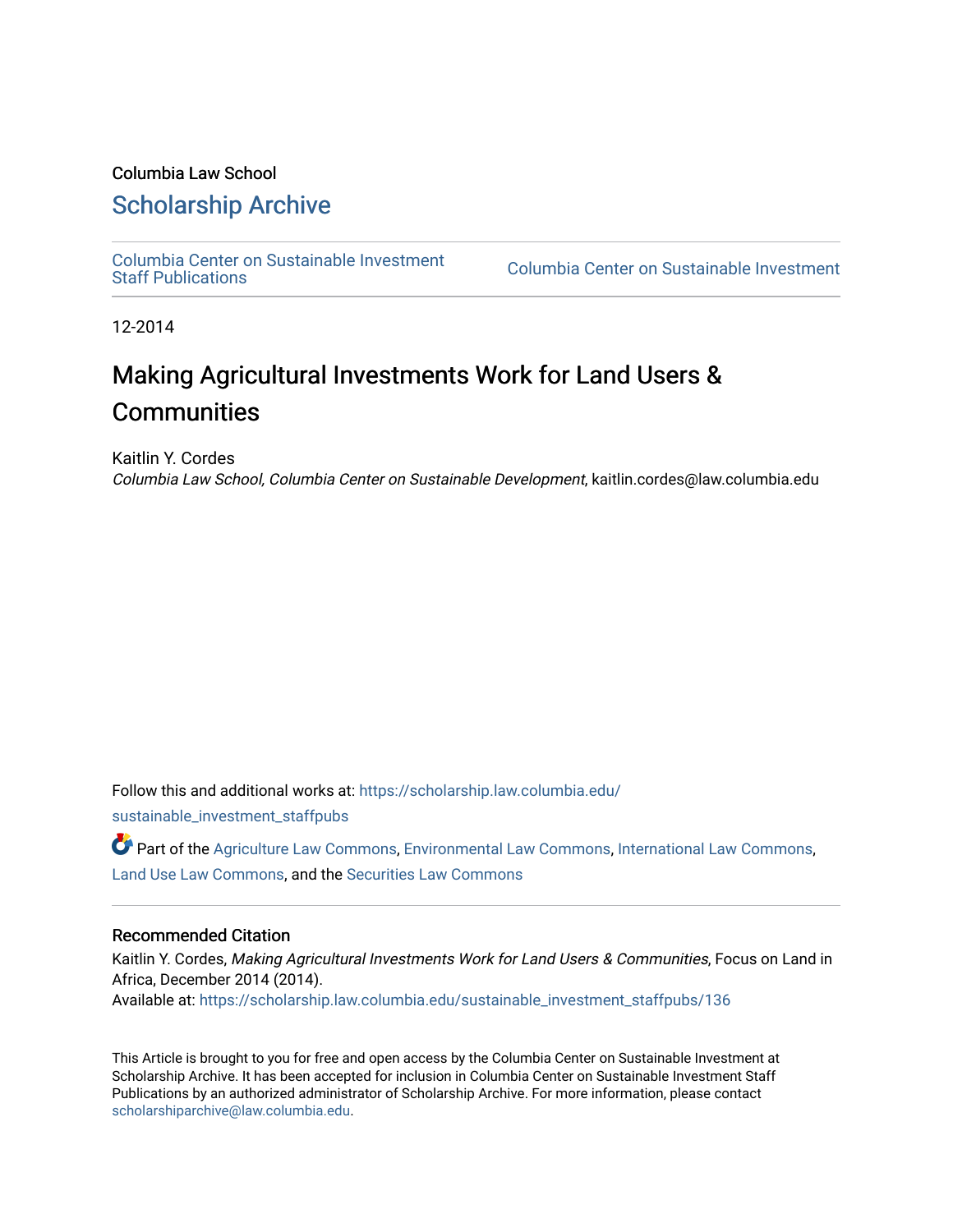

## Talking land

Making Agricultural Investments Work for Land Users & **Communities** 

# AUTHOR



Kaitlin Y. Cordes is a lawyer and researcher, and leads the Columbia Center on Sustainable Investment's work on investments in land and agriculture.

**Earlier this year, Liberian President Ellen Johnson Sirleaf made an unexpected** [commitment](http://www.globalwitness.org/library/ngos-welcome-liberian-presidents-commitment-stop-british-palm-oil-company-taking-community) **related to foreign investment in land and community land rights. In a meeting with communities who had raised concerns regarding a British company's attempts to expand its palm oil production onto their customary land, the President effectively told those communities that they would have the right to say yes or no to further expansion, noting that the company could expand only with the affected communities' approval.**

The President's oral assurance to the communities was rather surprising given that the company already held concession agreements, which were ratified by the Government of Liberia in 2008, that arguably covered the land in question. The agreements provided land for palm oil production, with exceptions for "tribal reserves of land" but with no other recognition of customary ownership rights. Yet six years after the agreements were signed, the President acknowledged the potential impact on customary land users and determined that the investor would need such users' approval before it continued with any expansion.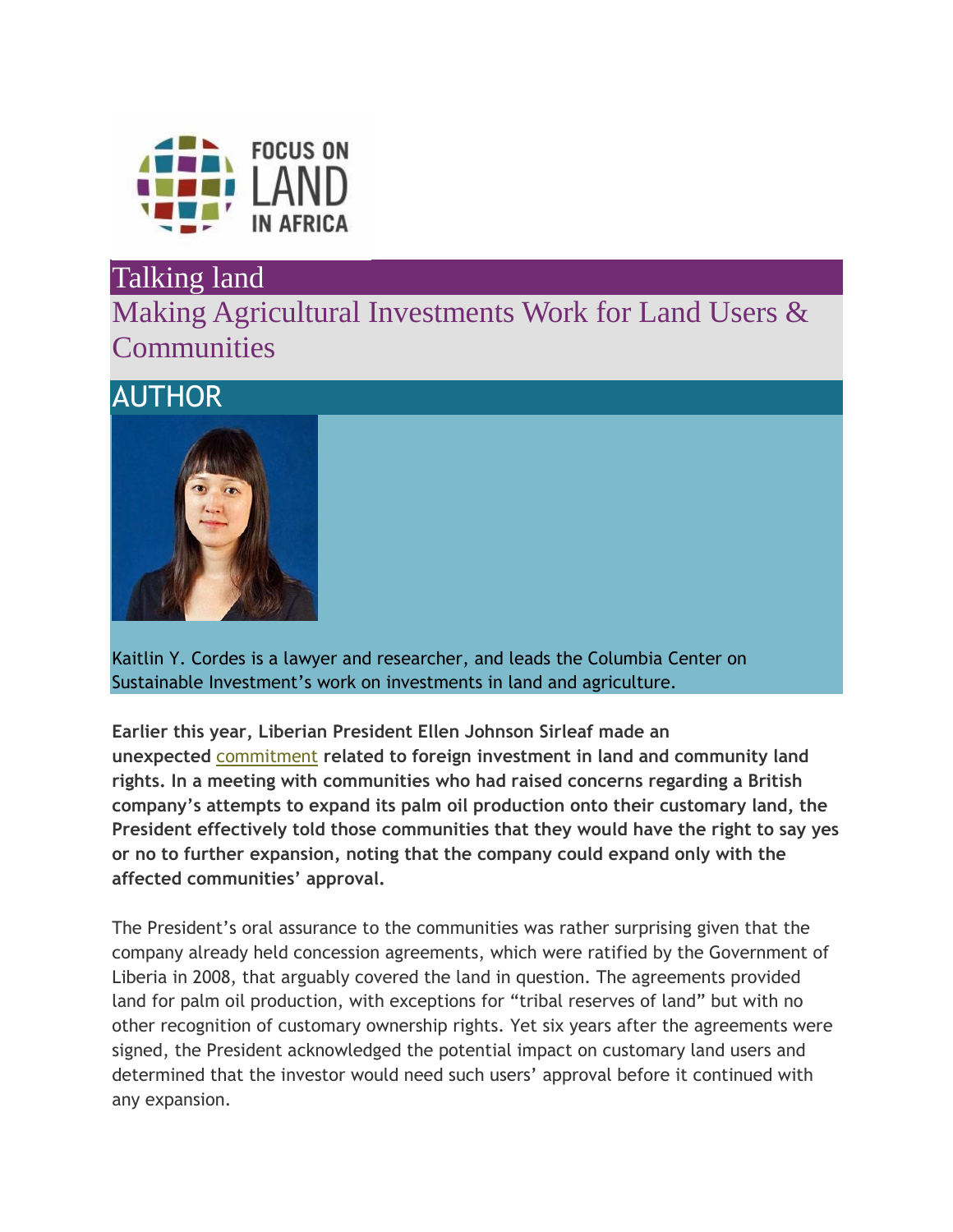This belated step to protect communities' land rights from an investment that had already been authorized was particularly notable given the recent policy and political context. Although Liberia's first Land Rights Policy was introduced in 2013, creating a new category of Customary Land, the policy is not retroactive and thus presumably will not affect existing concessions. In addition, the President has been outspoken about community efforts to secure their land in the context of foreign concessions, [warning](http://frontpageafricaonline.com/index.php/politic/518-consolidating-processes-of-transformation-sirleaf-s-9th-state-of-nation-address) at the beginning of this year that "unreasonable community demands" could scare away agricultural investors. Whether the company plans to adhere to this government determination [remains](http://allafrica.com/stories/201406250639.html) to be seen.

### Tensions between large-scale land-based investments and land rights

This situation illustrates tensions between large-scale land-based investments and community land rights that are seen throughout Africa. Many African governments have indicated their desire for greater private sector investment in agriculture, echoing calls for increased agricultural investment at the global scale. And while almost no one disputes the need for increased agricultural investment, sustainable investment in agriculture is fraught with challenges. These challenges become even more daunting in countries with insecure community land rights, weak land tenure systems, or tenure systems that are in the midst of transition.

Indeed, weak land rights in certain countries are especially concerning for land users when those countries seek to promote greater investment in agriculture, as the types of agricultural investment models frequently embraced by governments and investors may actually jeopardize land rights rather than support them.

For example, [research](http://www.cde.unibe.ch/Pages/Publication/2600/The-geography-of-large-scale-land-acquisitions-Analysing-socio-ecological-patterns-of-target-contexts-in-the-global-South.aspx) has shown that many of the large-scale land acquisitions made in recent years occur in heavily populated croplands, creating competition with existing smallholder farmers and land users – who may have undocumented customary tenure arrangements – and raising concerns about the displacement of communities to make way for such investment projects. Agricultural investments that lead to community displacement from productive land can have devastating livelihood impacts for the previous land users, even when compensation and resettlement opportunities have been provided. (The same research also found that a similar number of acquisitions occur in